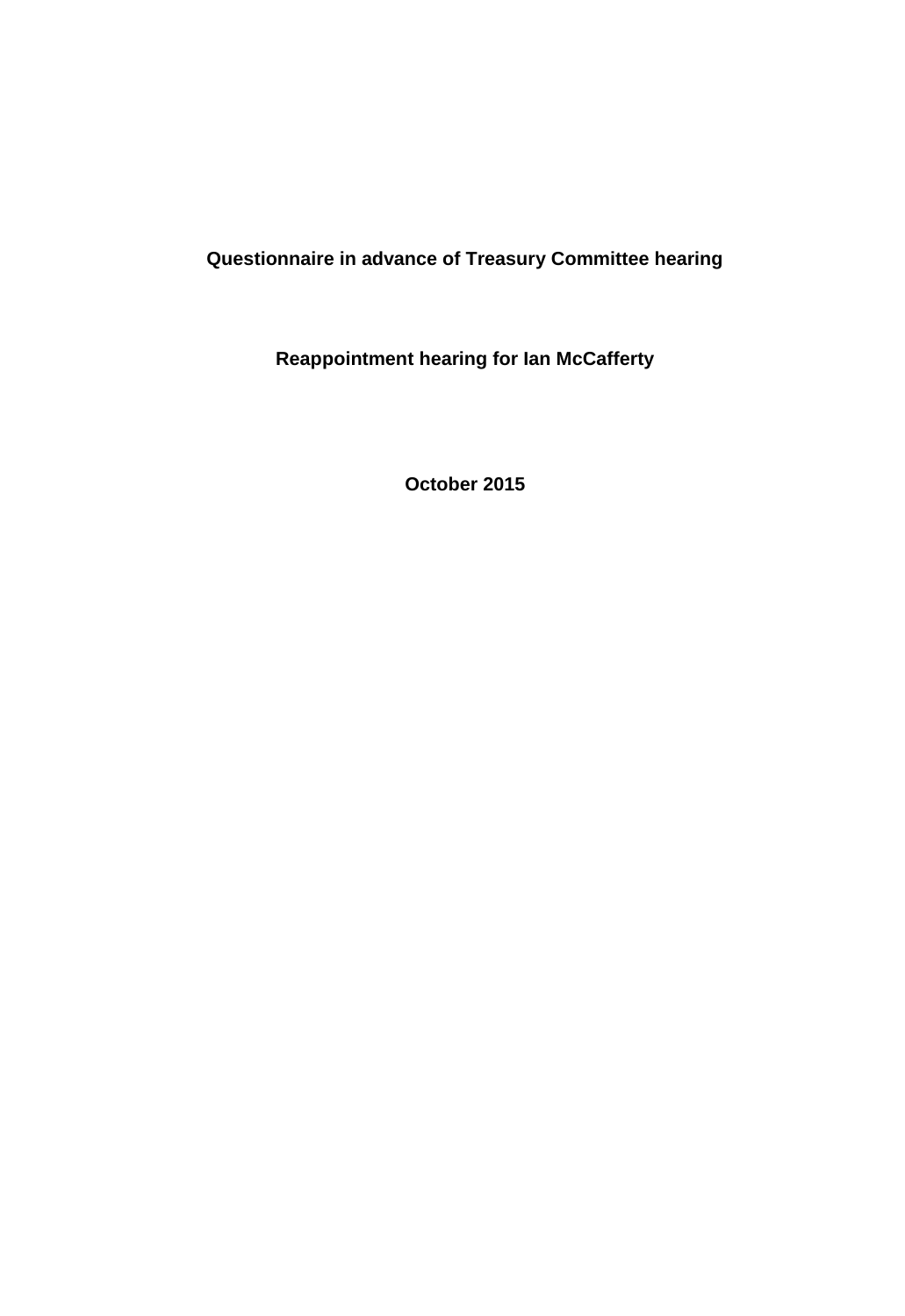## **A. PERSONAL/GENERAL**

**1. Do you have any business or financial connections or other commitments which might give rise to a conflict of interest in continuing to carry out your duties as a member of the MPC?**

No.

**2. Do you intend to serve out the full term for which you have been appointed?**

Yes.

### **3. Why have you decided to stay on for a second term? What have you learned from your experience of being on the MPC so far? Do you plan on doing anything differently during your second term?**

I believe I have a further contribution to make to the MPC, and was therefore happy to accept to stay on for a second term. I believe that the MPC and its external membership benefit from having a balance of experience and new blood amongst its members. Over my first term, I have learned a good deal about how the Bank and the Committee work and have developed good working relationships with the Governor, other Committee members and Bank staff, which improve the effectiveness of my contribution. It is generally recognised that it takes new members a little time to achieve full effectiveness on the Committee – to experience and understand the evolution of MPC thinking such as to be fully able to both contribute to and challenge key issues in the debate. Staying on for a second term allows me to bring this experience to bear, and to support my newer colleagues on the Committee.

I also believe I have more to contribute to the working of the MPC and the Bank more widely. In my first term, I was able to work closely with staff economists in the Bank to use my experience of key issues – including the way in which business operates within the economy (issues such as corporate funding and investment behaviour), and the functioning of oil and commodity markets – to develop Bank analysis and thinking. I intend to continue to do this in my second term, on these subjects and others in which I have external experience and expertise.

### **4. Which of your publications or papers are of most relevance to your future work on the MPC?**

During my first term, I made a number of speeches on a series of topical specialist economic issues relevant to the MPC. I undertook research and delivered speeches on the sectoral dimensions of the productivity puzzle, on commodity cycles and their implications for monetary policy, on the role of internal finance in business investment and on SME financing issues (forthcoming). These are all areas which remain relevant to the MPC over my second term, and which I intend to continue to analyse, in support of our forecasting and policy-making. Further, my work while at the CBI on the labour market and wage determination is becoming increasingly relevant to the MPC's deliberations as the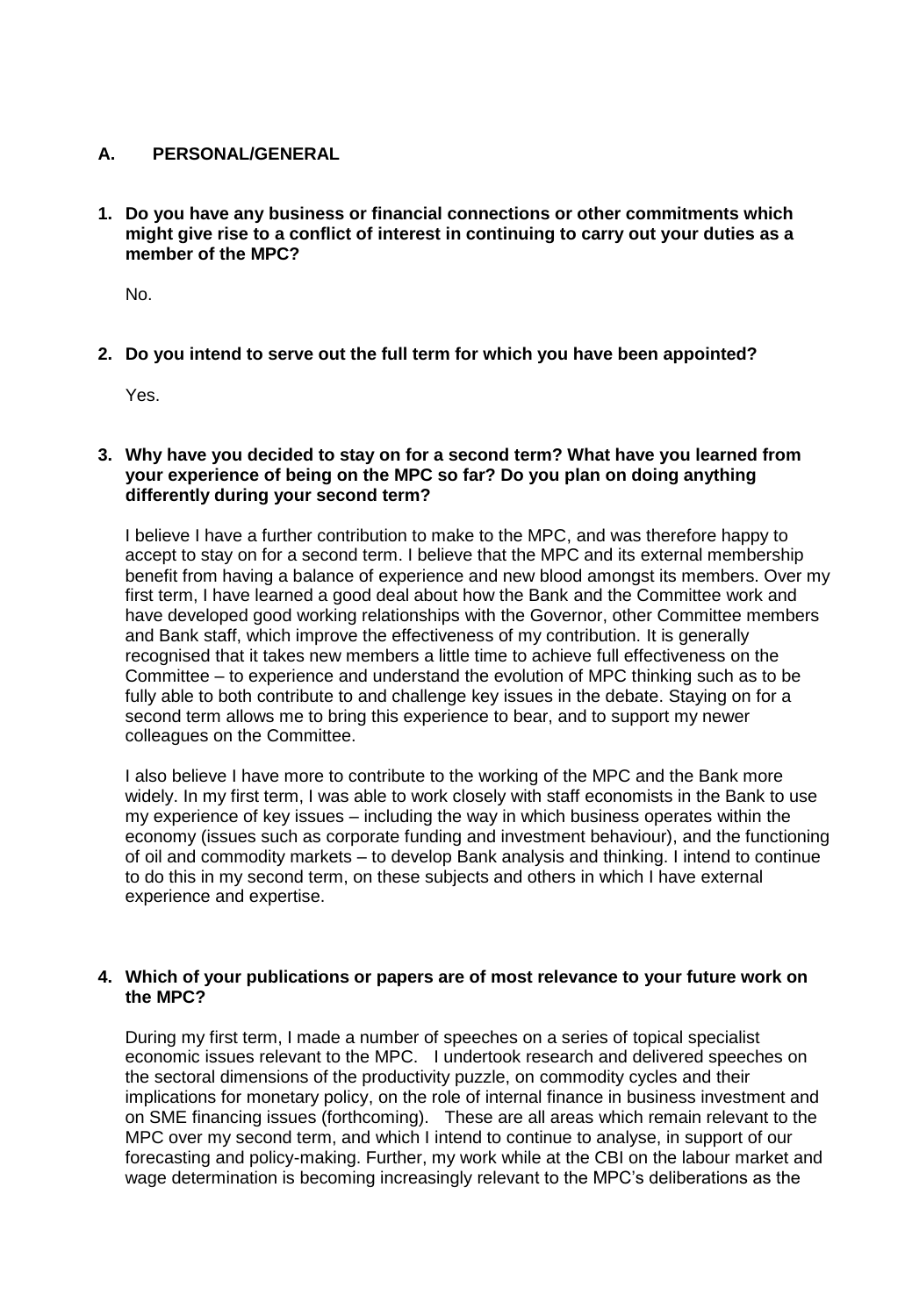economy evolves, and I intend to do more in this area.

In addition, when I joined the MPC, I stated that I felt there was a valuable role to be played in communicating the Bank's thinking on the economy and monetary policy issues to non-specialist audiences, including schools and business representative groups, in addition to our communications to markets and analysts. Communicating to these broader audiences helps improve both economic understanding and the credibility of the Bank, and thus improves the effectiveness of monetary policy. Over my first term, a number of my speeches, presentations and media interventions were designed with this aim in mind (as an example, I have broadened the Bank's repertoire by instigating a regular LBC radio phone-in on economic issues). I intend to continue this role over my second term.

#### **5. Have you received the support from the Bank that you need to fulfil your role? Are there changes that the Bank could make to support external members of the MPC better?**

The MPC has now been operating for almost twenty years, and the evolution of the systems of support for external members over this period has meant that the level of support is very good.

- External members each have a small dedicated research and support team within the External MPC Unit, and the level of expertise of these teams (who are drawn from specialist roles within the Bank) is extremely high.
- I have developed close working relationships with the Governor and members of the senior Executive of the Bank, allowing me to perform an effective role as an external member.
- The Deputy Governor for Monetary Policy, Ben Broadbent, runs an excellent system of liaison and regular meetings with the external membership, such that any issues we have can be addressed.
- The Court, and in particular its Chairman, communicate regularly with external members of the MPC, and the annual review with individual external members conducted by the Chairman provides a good procedure for resolving any concerns about my ability to fulfil my role, were I unable to resolve them informally with senior management.
- The specialist economics staff at the Bank are very supportive, if I require any research or analysis, both in addition to and in support of that undertaken by my own team. Bank staff are keen to develop a close working relationships with all external MPC members, and the service they provide is of a high calibre.

There are always small areas in which changes and improvements in the nature and level of support can be made, as the work of the Committee evolves. For those of us who are officially part-time, timely circulation of the extensive library of research and analysis is always a challenge, as is ensuring that, as hardware and systems change, Bank IT provides the high level of communication required for full effectiveness. These are constant issues for all organisations, and Bank staff are keen to ensure that we are provided with the best support.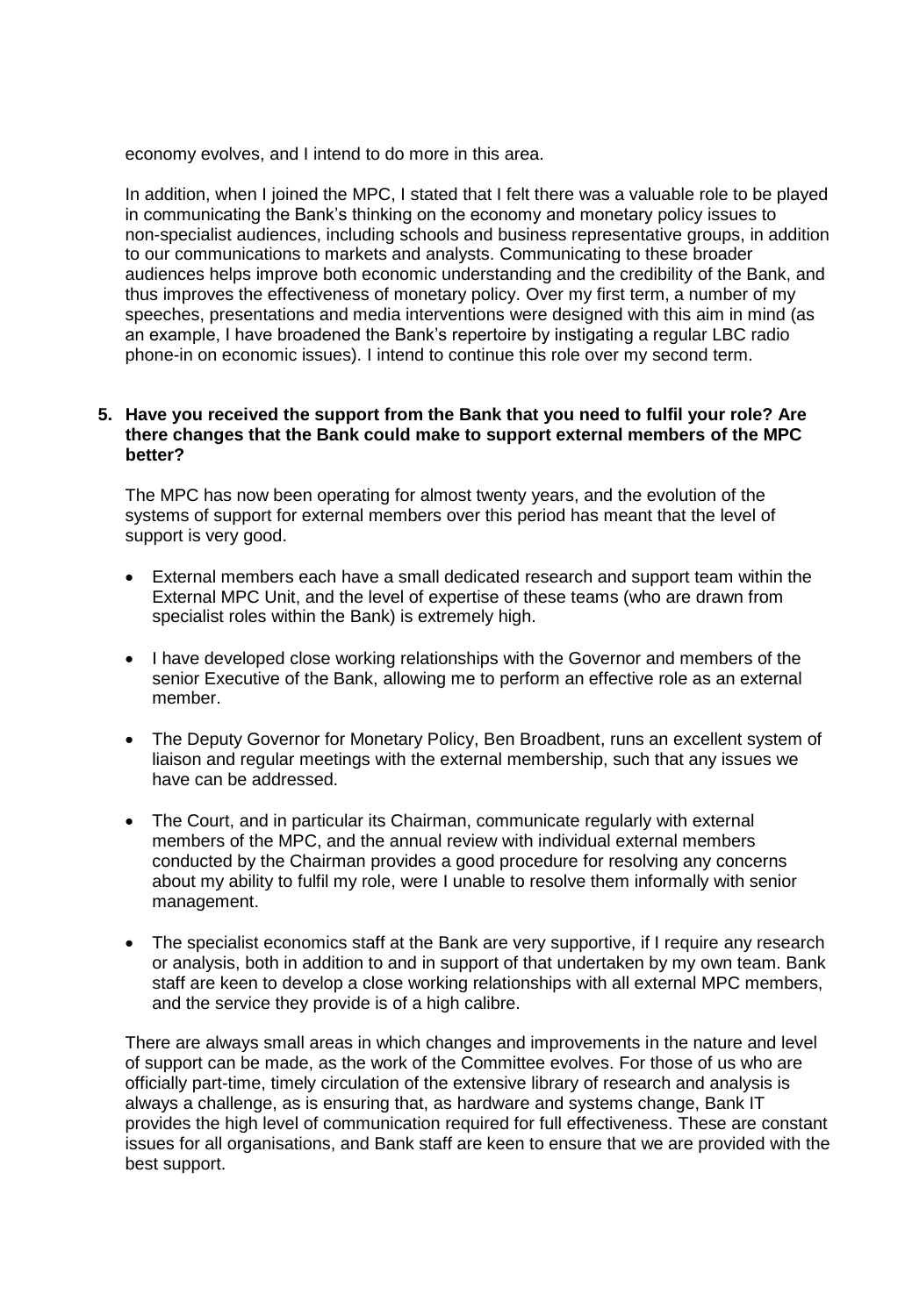# **B. OTHER PROFESSIONAL ACTIVITIES**

### **1. What other work commitments do you maintain in addition to membership of the MPC, and how do those benefit your work on the MPC? Do you expect to take on any other commitments in the future?**

I recently stood down from my roles on the Advisory Boards of the UK Innovation Research Centre (jointly run by the Universities of London and Cambridge), and of the Centre for Business Research at the Judge Institute in Cambridge. I stood down from the first as their ESRC funding had expired, ending the term of the Centre as an independent body, and from the second as my six year Board term had expired. These had been of benefit to my work on the MPC by maintaining my understanding of academic research in their specialist areas.

As a result, I have no formal external work commitments at present, although I am maintaining links with these bodies, and with the Universities of Durham and Nottingham Trent, where I have given lectures in the past. I remain willing to accept such roles, subject to their suitability and lack of conflict with my work on the MPC.

#### **2. What contributions have you made to explaining the work of the MPC and enhancing public confidence in its actions?**

Throughout my first term on the MPC, I gave regular on-the-record interviews and background briefings to journalists, wrote articles and made a series of formal speeches and regular presentations to a variety of business, academic, schools and civic groups on the outlook for the UK economy, MPC thinking and economic issues of topical importance to monetary policy.

In conjunction with the Bank press office, I also initiated ways of communicating the work of the Bank to wider audiences, through radio interviews, and in particular regular participation in a phone-in programme for LBC, taking questions and explaining work of the Bank and the MPC. In this way, I was able to present the Bank and explain the workings of the economy to more non-technical audiences, to enhance understanding and hence monetary policy credibility.

I have also maintained close links with business community, including participation in meetings of Chambers of Commerce, the CBI, and the Institute of Directors, as well as a full programme of regional visits using the Bank's Regional Agents' network.

I have given a series of lectures and presentations in schools, explaining the work of the Bank of England, and have been a regular judge for the Bank's Target 2.0 schools competition, including the national final in each of my three years.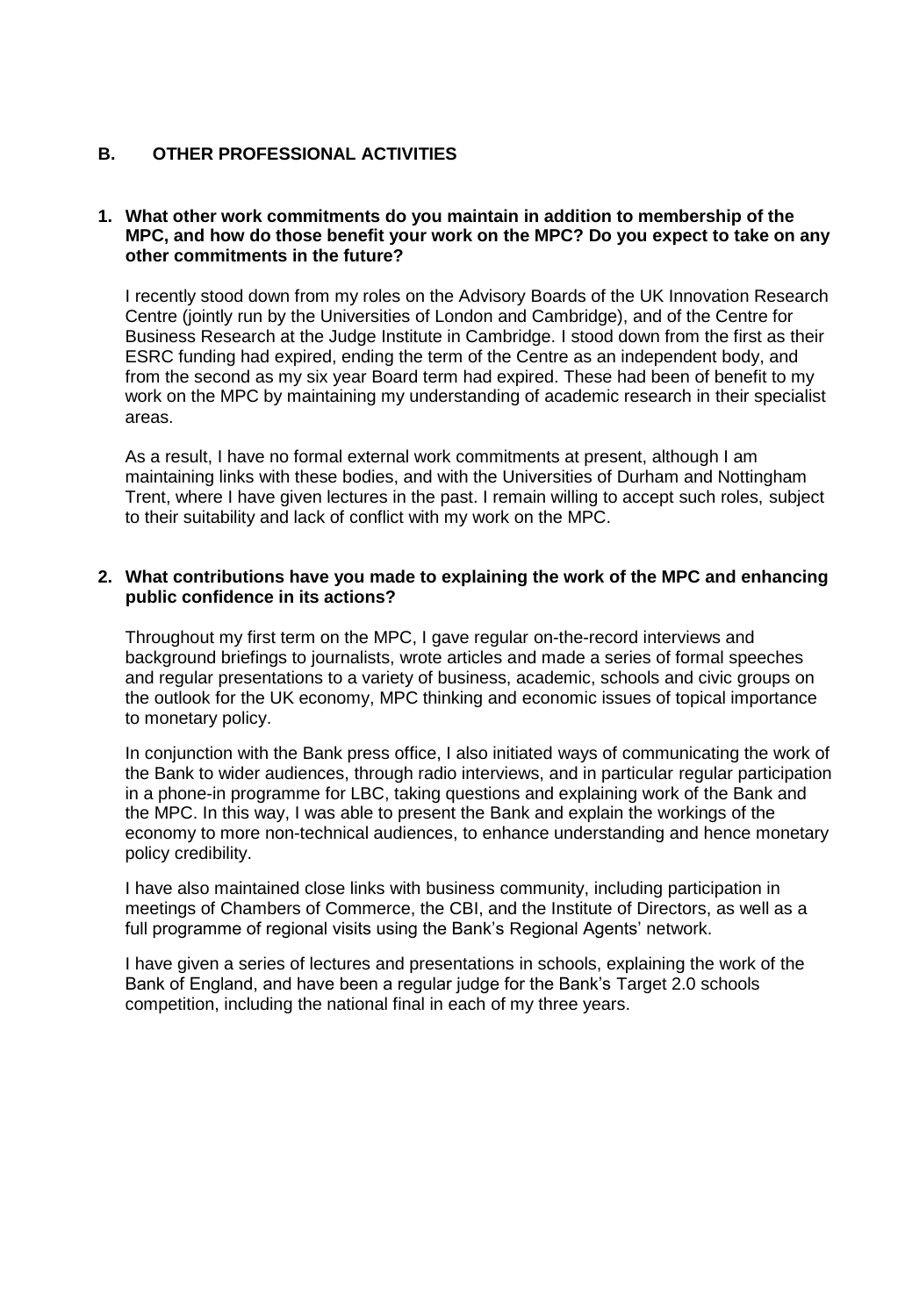# **C. MONETARY AND ECONOMIC POLICY**

### **1. What do you regard as the major risks to the outlook for the UK economy?**

There are a number of risks to the sustainability of the short/medium term recovery in the UK economy, as well as some more structural risks over the longer term. Such risks generate uncertainty on both sides of the MPC's central forecast.

#### **Short/medium term risks**

The current recovery in the UK economy is likely to continue to be influenced by some of the headwind legacies from the financial crisis and subsequent recession, the effects of which have long tails. More subdued growth rates across the world, the need for further financial restructuring and debt adjustment, and continued fiscal consolidation will all continue to shape the outlook for growth in the UK for some time, and the responses of the economy to such processes generate significant uncertainties in themselves. Around this scenario, there are a number of key specific risks:

Many, representing risks to the UK growth outlook, originate in the global economy.

- The world economic cycle is desynchronised, with advanced economy growth picking up as emerging economy growth is slowing. This is being exacerbated by the sharp falls in oil and commodity prices, which have hit exporters hard, but provided an income boost to importers. This situation generates several financial stability risks, including sharp moves in exchange rates, significant capital outflows or foreign debt issues for individual EMEs, and the possibility of a negative reaction when the Fed tightens monetary policy.
- In China, the policy complexity of a transition to a more consumption-driven economy, with less emphasis on both fixed investment and net exports, raises the possibility of a sharp, disruptive slowdown in growth rates, particularly given levels of domestic credit and the fragility of the domestic banking system.
- In the Eurozone, our largest trading partner, the need for further adjustment to both the banking sector and the fiscal position in a number of countries suggests that growth will be sluggish, and financial market confidence volatile. While the likelihood of immediate instability stemming from Greece has been reduced by recent developments, further uncertainty about the future of the euro cannot be ruled out over the medium term.

The main domestic short/medium term risks stem from the uncertainty about the structural characteristics of the post-recession labour market, such that there is great uncertainty about the remaining level of economic slack in the economy, its likely impact on wage costs, and how far the expansion will be supported by a recovery in productivity growth. All of these generate risks around the expected inflation outlook and the pace and timing of policy normalisation.

The possible persistence of a low global nominal environment, in which global inflation pressures remain low for some time, also potentially generates uncertainties for the outlook and for monetary policy. Low nominal growth generates additional pressures from existing debt levels, as the real value of the debt remains high, as well as complicating monetary policy if nominal interest rates become constrained by the zero lower bound.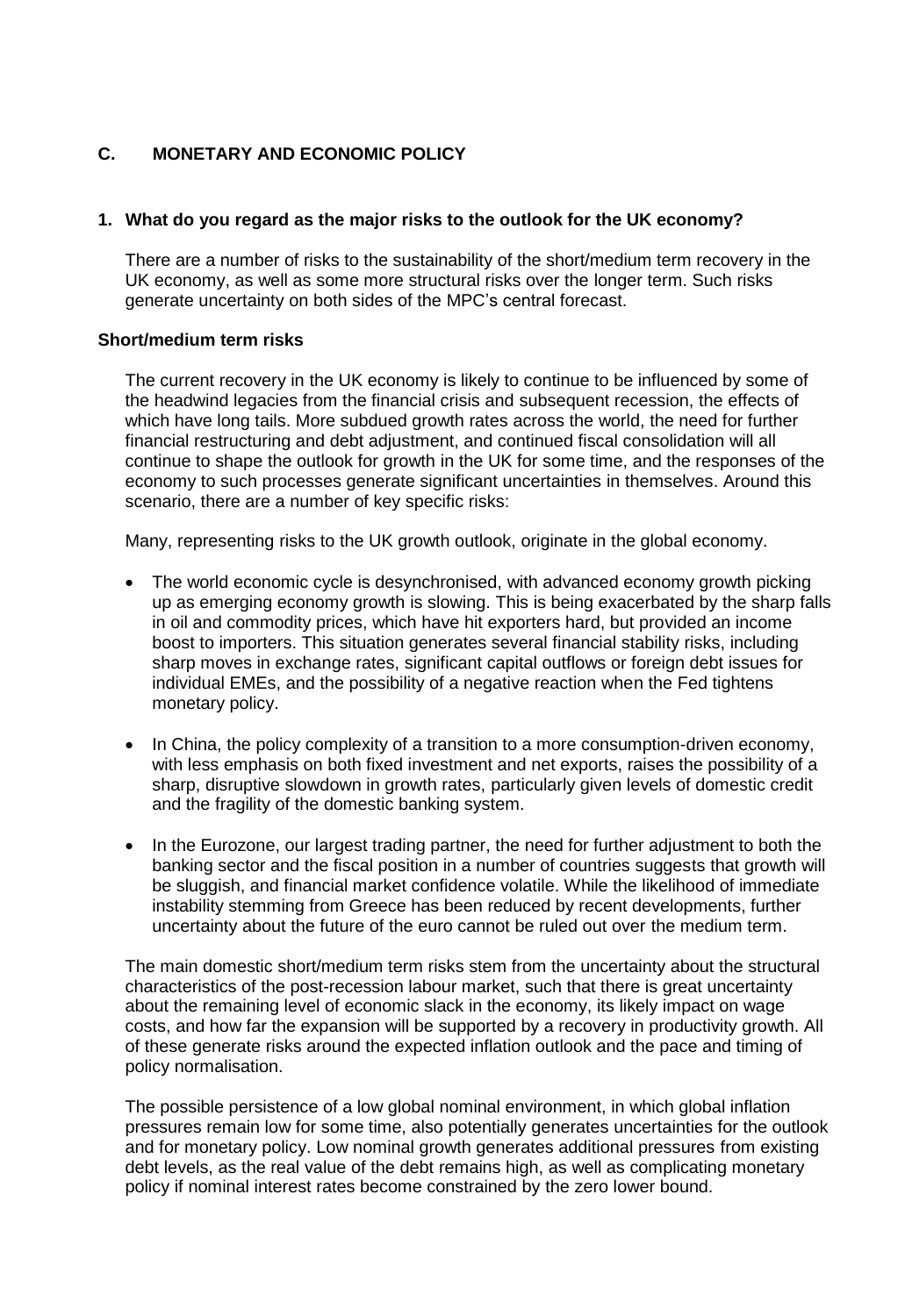Over the longer term, a number of more structural risks and uncertainties raise questions about the long term performance of the UK economy. These include the underlying rate of productivity growth, and hence how fast the economy can grow at full employment, the extent to which a persistent current account deficit might limit the rate of growth through exchange rate instability, and whether the UK economy has sufficient skills to improve competitiveness.

### **2. What do you think explains the UK's 'productivity puzzle'?**

Since the onset of the financial crisis in 2008, productivity growth in the UK has seriously underperformed its pre-crisis trend, such that by the end of 2014, the level of productivity was some 15% lower than it would have been had the pre-crisis trend continued. This calculation has only changed a little as a result of the publication by the ONS of the latest Blue Book, such that it is becoming ever more difficult to assign any meaningful element of the underperformance to measurement issues.

In spite of extensive analysis, both within the Bank and outside, there is as yet no definitive and detailed answer to the cause of the 'productivity puzzle'; a complete answer is unlikely to emerge until after the end of this economic cycle, if ever. Nevertheless, our understanding of the causes has improved significantly over the past few years, such that the phenomenon is much less of a 'puzzle' that it was.

It must be recognised that there is no single cause for the productivity performance over the period since 2008. The drivers of low productivity performance differ, both at different points in the cycle since 2008, and in terms of the impact on different sectors of the economy. This is one reason why estimating the precise magnitude of the different causes is difficult. The UK is not alone in suffering from this productivity problem. As Martin Weale's work has shown, productivity puzzles following the crisis are widespread internationally, albeit that the individual magnitudes vary.

Within the UK, the impact has not been uniform across sectors. As I showed in my speech (June 2014), much of the poor productivity performance was highly concentrated in a few specific industrial sectors, including Mining and Quarrying (including North Sea oil) and Finance and Insurance. In these, the causes of the productivity underperformance seem idiosyncratic (due to long term decline in North Sea production in a capital intensive sector, and the changes in financial regulation as a result of the financial crisis requiring larger compliance functions). For the rest of the economy, sectoral differences exist, but are somewhat less marked, and are more probably the result of at least one of the more economy-wide factors linked to the crisis.

There appear to be a number of causes linked either directly to the financial crisis, or to the nature and depth of the recession that followed. While this means that they are likely to prove cyclical, it does not mean that they will not be long-lived, or persistent.

The crisis itself is likely to have affected productivity directly in a number of ways.

• The dislocation of the banking system, and the need for banks to downsize their loan books, will have disrupted flows of capital to the corporate sector, likely leading to a misallocation of capital as newer, more productive firms found it difficult to source external capital. The very low interest rate environment required to support the economy, combined with some forbearance on the part of HMRC and banks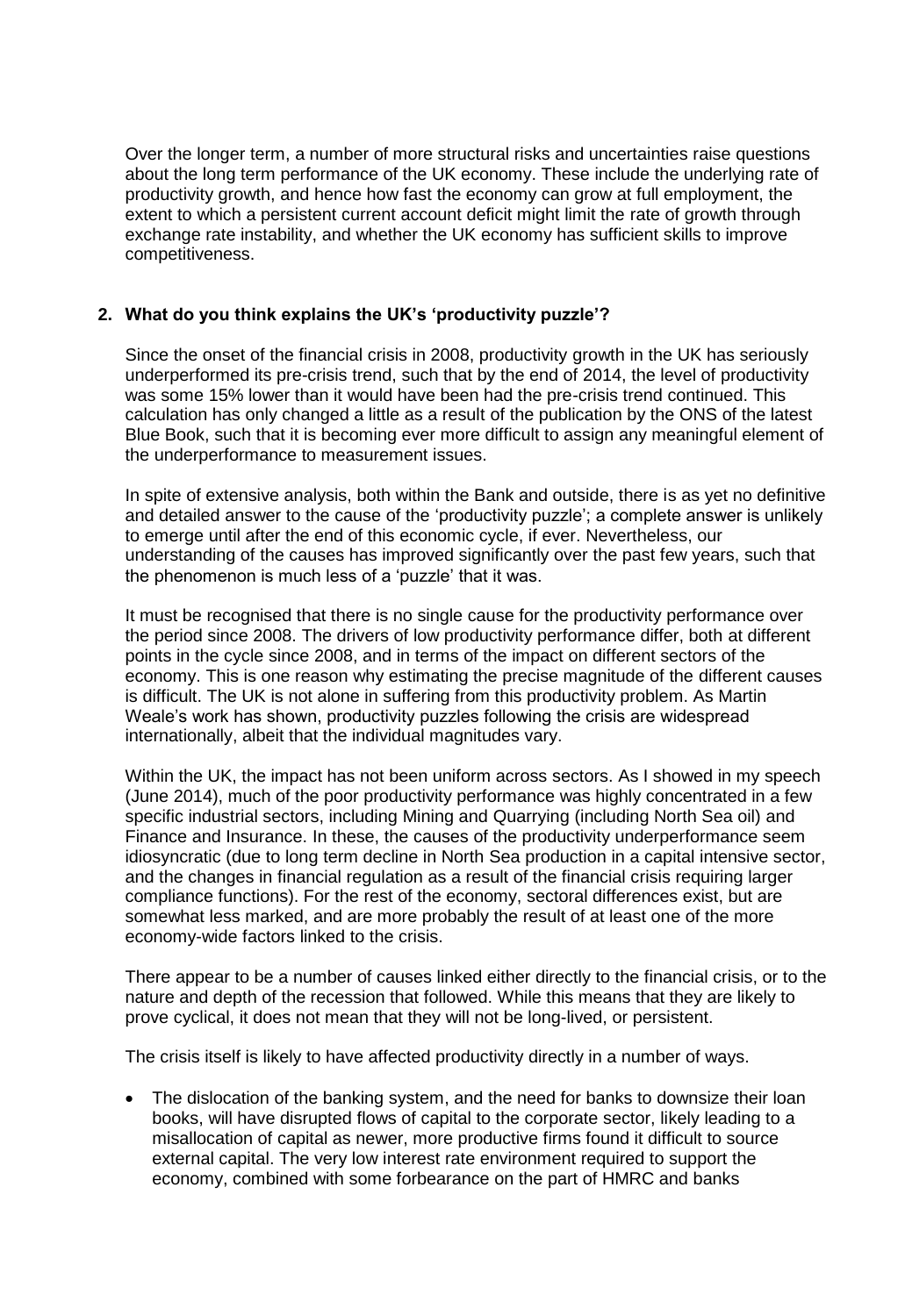themselves, kept firms in business that would otherwise have failed (corporate failure rates through this cycle have been historically low). While this will have had benefits to employment and the broader economy, it has probably led to some low-productivity firms to survive, reducing average productivity levels.

The depth and duration of the recession that followed the crisis are also believed to have driven some changes in productivity.

 In the early part of the cycle, as output fell sharply, there was a steep reduction in capacity utilisation. This is likely to have been compounded, in productivity terms, by some labour hoarding, as firms sought to retain key skills. Inability to cut employment below minimum thresholds (overhead labour) will also have contributed to measured productivity falls, as will greater intensity of effort in winning and retaining business in a tough trading environment.

More recently, as output has started to recover, other factors have come into play.

• The sharp fall in capital investment earlier in the cycle, combined with a reduced take-up of new technologies as intangible capital, will have gradually eroded the level and quality of the capital stock, reducing productivity growth in more recent years. Shifting patterns in the labour market as the economy has recovered, and in particular the shifts in the composition of newly re-employed labour towards lower skilled employees, are also likely to have depressed productivity, at least temporarily.

Some of these factors, though ultimately largely cyclical, may nevertheless prove persistent, especially those linked to the investment cycle. This suggests that, as the recovery continues, some recovery in productivity growth is likely, albeit that growth rates may be somewhat depressed for some time yet. The most recent National Accounts data for Q2 2015, suggesting that productivity growth may now be improving, are encouraging in this regard, but re-attaining the pre-crisis level of productivity will take some time, and as such represents a more 'permanent' loss to the economy.

### **3. What is your assessment of the effectiveness of the policy of quantitative easing in the UK? What, in your view, are the principal challenges of unwinding quantitative easing?**

### *The effectiveness of QE*

The purpose of the Asset Purchase Facility, and its policy of quantitative easing (QE) through the purchases of gilts and other financial assets financed by the issuance of extra reserves, was to inject further monetary stimulus into the economy, in order to increase the level of broad money and stimulate nominal spending, once further reductions in Bank Rate were judged to be constrained by the Zero Lower Bound. The effectiveness of QE therefore needs to be judged by its impact on the economy, an exercise made more difficult as a result of a lack of a closely-defined counterfactual.

Nevertheless, I agree with the large body of literature assessing the effectiveness of QE that generally concludes that it provided an effective monetary stimulus to the economy, such that the level of activity and the rate of inflation were less depressed than otherwise would have been the case. Estimates suggest that the two programmes of QE, in which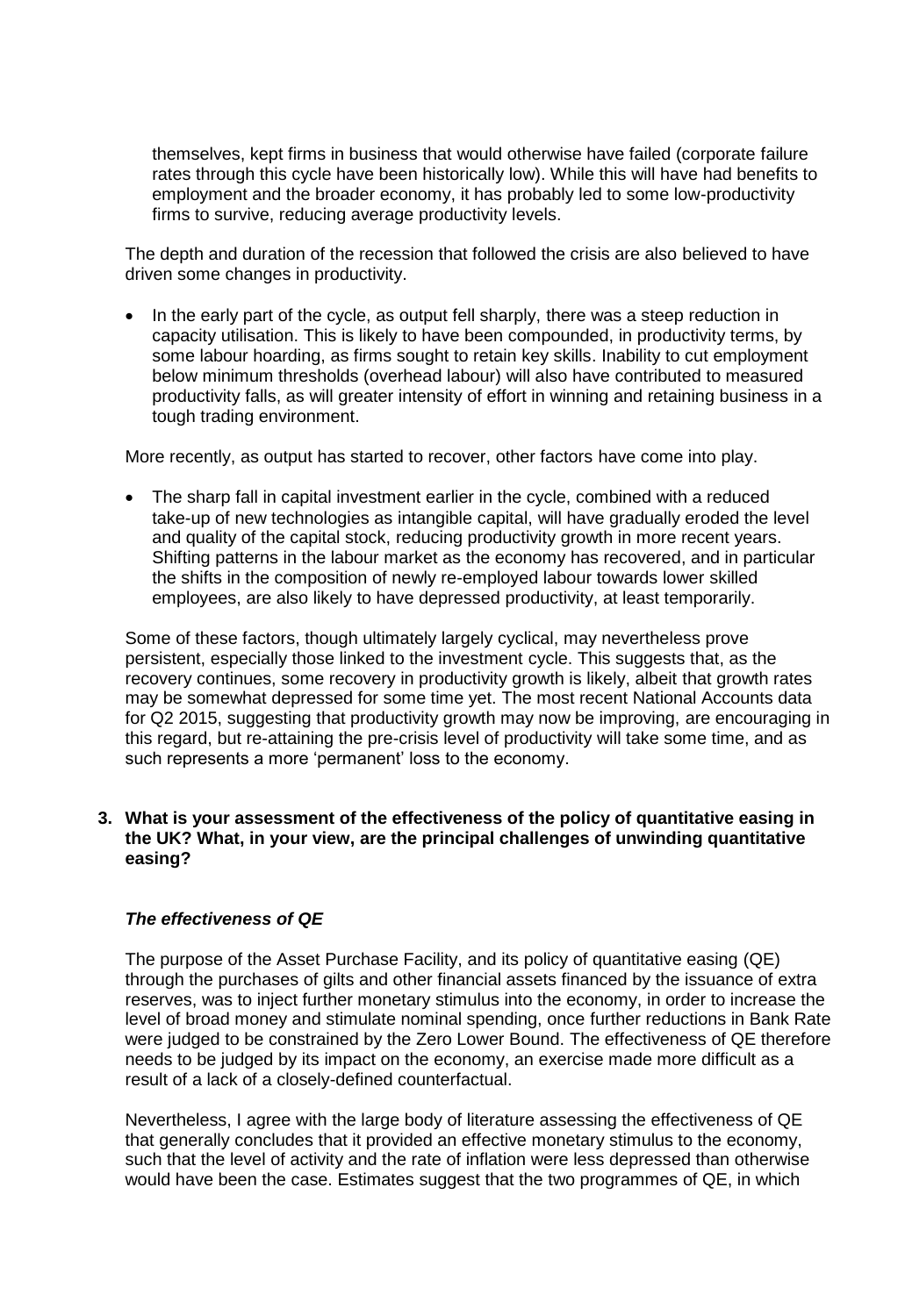£375bn of assets were purchased, lowered gilt yields by some 300bp, raising the level of GDP by 2-2½% and inflation by some 1½-2 percentage points On standard multipliers, this was the equivalent of reducing Bank Rate by a further 250-400bp, though there is significant uncertainty around these calculations.

QE works through a number of channels. First, asset purchases raised the level of broad money, lowered gilt yields directly, and through portfolio rebalancing, raised the prices of a range of other assets, including corporate bonds and equities. At a time of considerable financial disruption, they may well have reduced the liquidity premium in some markets, also lowering yields. In addition, QE may have provided some additional signals about the degree and duration of easy monetary policy, affecting expectations, as well as some support for confidence more widely. As well as the short to medium term impact, there may well have been some more durable benefits to the economy, as higher economic activity may well have prevented some deterioration in supply capacity (through labour market hysteresis and scrapping of productive assets).

It is likely that the impact of QE is state-contingent. This is supported by the estimates of the impacts of the two different programmes of QE (2009-10 and 2011-12), as it appears that the impact of the second round of QE was lower than the first. This is likely to be because the degree of signalling about monetary policy intentions was less powerful, and financial markets were already better functioning, such that there was little reduction in the liquidity premium. The portfolio rebalancing and confidence channels appear to have been effective in both programmes. The effectiveness of QE also depends on the demand for money and credit, and propensities to consume and invest, which may have shifted over the period of the recession and initial recovery. Although its precise impact on economic activity and inflation is likely to vary depending on the underlying conditions within the economy, I believe that it remains an effective tool should further stimulus be required.

QE is often criticised on the grounds that it has hurt savers, and generated other distributional effects. Much of this criticism is unjustified. Without the stimulus provided to the economy, most people would have been worse off, as economic growth would have been lower, with unemployment and company failures higher. This would have been detrimental to all groups, including savers. QE raised the prices of a range of investment assets, including gilts, corporate bonds and equities, also benefiting savers. This will have acted to offset lower coupon rates and annuity rates. The fall in income for those holding savings accounts came from the sharp decline in Bank Rate, rather than from QE. Moreover, as far as pensions are concerned, the burden of the increased deficit on defined benefit schemes (the only class of scheme in which QE specifically causes a deterioration in the valuation) has fallen on employers and future employees, rather than on those approaching retirement.

### *Challenges of unwinding*

The unwinding of QE will be part of the objective of the MPC to maintain price stability and achieve the inflation target set by Parliament. The nature and timing is therefore an operational monetary policy decision, although, as the MPC has already made clear, when the time comes, one of the key objectives of the unwinding of QE is to minimise the disruption to the gilt market, such that the programme of asset sales will be announced in advance and will be conducted in consultation with the Debt Management Office.

As a monetary policy instrument, one of the challenges of unwinding will be assessing the precise impact on the economy of such asset sales. There is greater uncertainty about the